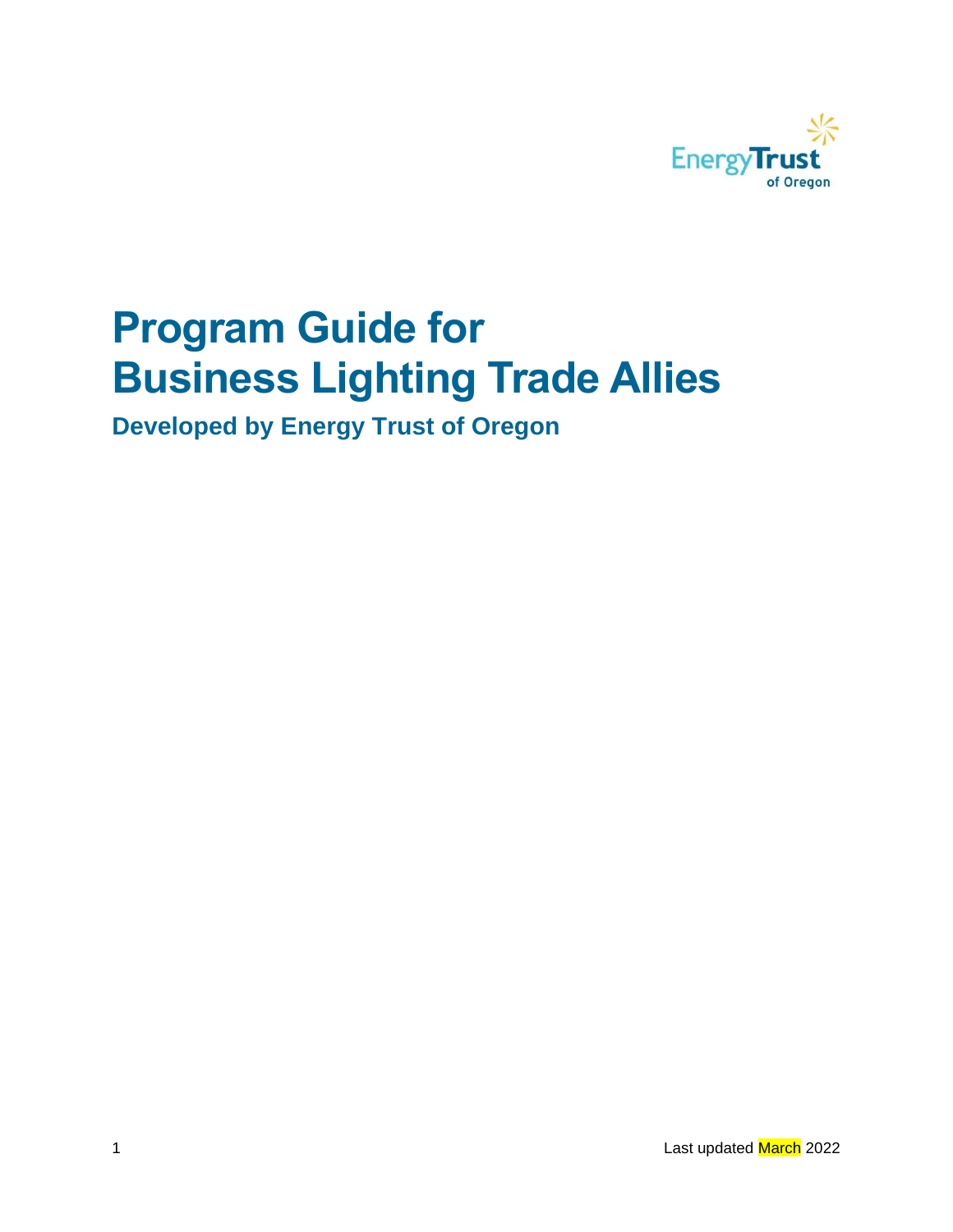## **Table of Contents**

|                | <b>PART 1: Business Lighting Program Overview</b>                             |  |
|----------------|-------------------------------------------------------------------------------|--|
| $\mathbf{1}$   |                                                                               |  |
| 1.1            |                                                                               |  |
| 1.2            |                                                                               |  |
| 1.3            |                                                                               |  |
| 1.4            |                                                                               |  |
| 1.4.1          |                                                                               |  |
| 1.4.2          |                                                                               |  |
| 1.4.3          |                                                                               |  |
| 1.4.4          |                                                                               |  |
| $\overline{2}$ |                                                                               |  |
| 2.1            |                                                                               |  |
| 2.2            |                                                                               |  |
| 2.3            |                                                                               |  |
| 2.4            |                                                                               |  |
| 3              |                                                                               |  |
| 3.1            |                                                                               |  |
| 3.2            |                                                                               |  |
| 3.3            |                                                                               |  |
|                | PART 2: Business Lighting Trade Ally Enrollment, Performance and Expectations |  |
| 4              |                                                                               |  |
| 4.1            |                                                                               |  |
| 4.2            |                                                                               |  |
| 4.3            |                                                                               |  |
| 4.3.1          |                                                                               |  |
| 4.4            |                                                                               |  |
| 4.4.1          |                                                                               |  |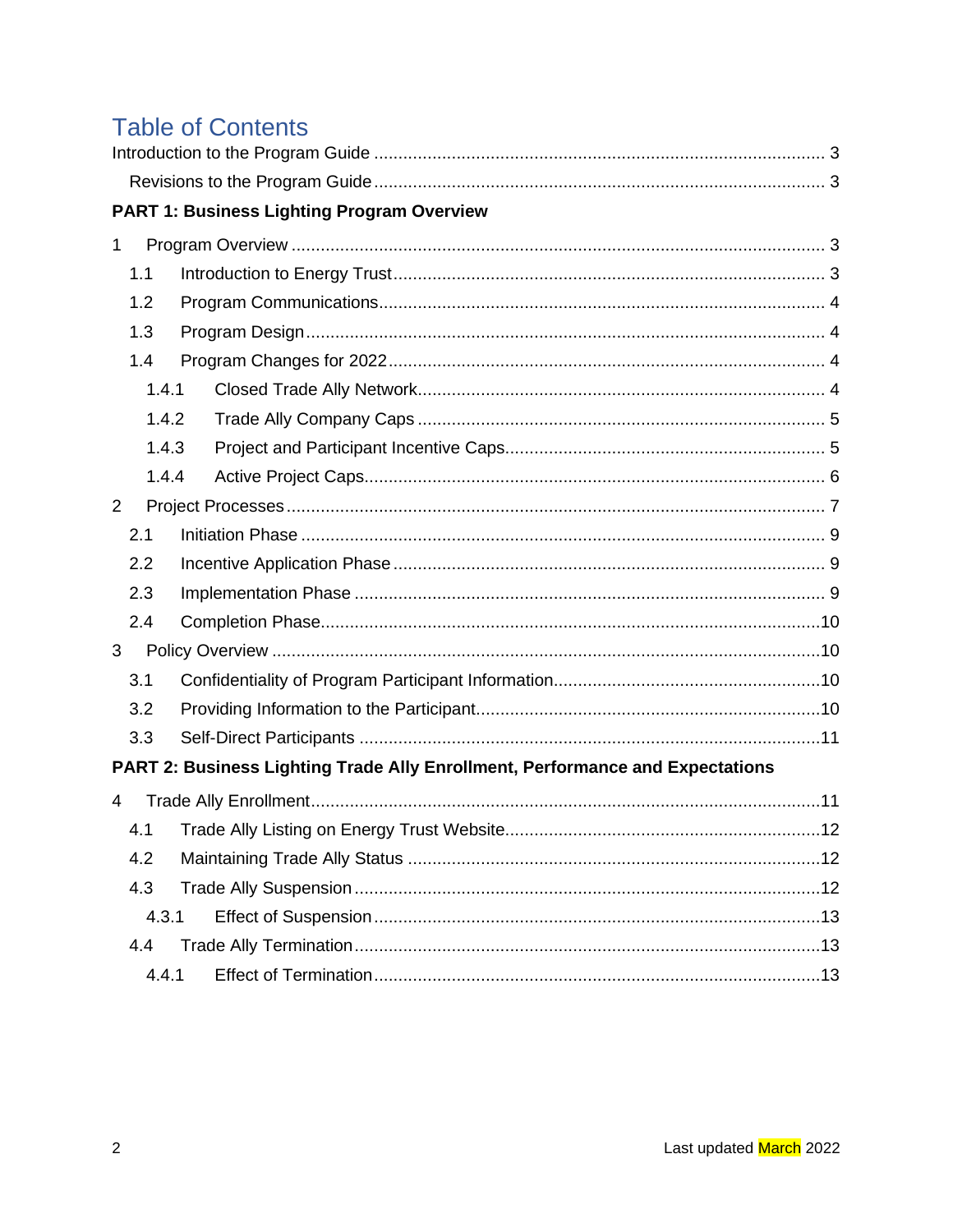## <span id="page-2-0"></span>**Introduction to the Program Guide**

This Program Guide provides an overview of Energy Trust's Business Lighting Program (also referred to as the "Program") requirements, processes, and procedures. The requirements outlined in this guide are effective March 21, 2022, and any projects submitted on or after this date are subject to these requirements. Projects submitted before March 21, 2022, are subject to the previous Program Guide requirements.

**Part 1** of the guide focuses on Program offerings and delivery. This section outlines specific Program design changes for 2022, describes project submission procedures and provides a general policy overview.

**Part 2** of the guide covers the Business Lighting Program trade ally enrollment process and summarizes expectations and requirements for enrolled trade allies.

Business Lighting trade allies are required to read, understand, and follow the requirements outlined in this guide to be authorized as an Energy Trust Business Lighting trade ally. For information on becoming a Business Lighting trade ally, see Part 2, Section 4 of this guide.

#### <span id="page-2-1"></span>**Revisions to the Program Guide**

Energy Trust may revise this Program Guide to reflect changes in incentive information, requirements, procedures, or processes at any time. Once updated, Energy Trust will post a new version to the [Business Lighting trade ally page.](https://insider.energytrust.org/programs/lighting/) Business Lighting trade allies should check this page regularly to ensure they are using the current version of the Program Guide. Energy Trust will also announce new versions of this guide in the *INSIDER,* a bi-monthly electronic newsletter distributed to all enrolled Energy Trust trade allies.

Additions to the Program Guide will be **highlighted** for ease of reference. Deletions from the Program Guide will be stricken.

## **PART 1: Business Lighting Program Overview**

## <span id="page-2-2"></span>**1 Program Overview**

#### <span id="page-2-3"></span>**1.1 Introduction to Energy Trust**

Energy Trust of Oregon is an independent nonprofit organization dedicated to helping utility customers benefit from saving energy and generating renewable power. Business Lighting trade allies can read more about Energy Trust's purpose, structure, board and advisory councils on our [website.](https://www.energytrust.org/about/explore-energy-trust/mission-approach/)

Business Lighting trade allies are welcome to participate in Energy Trust's public meetings. The Conservation Advisory Council, Renewable Energy Advisory Council, Diversity Advisory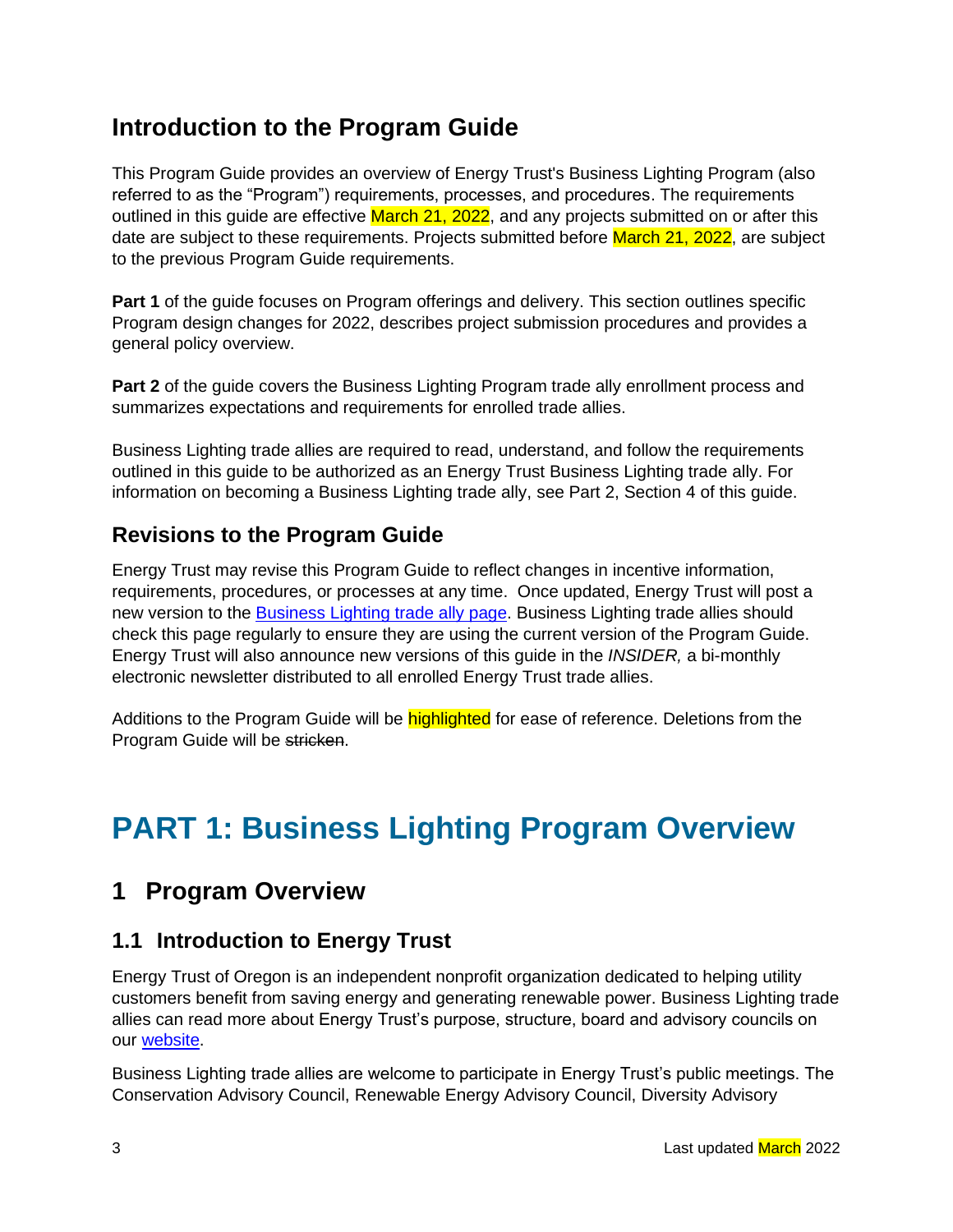Council, and the Energy Trust Board of Directors generally meet every one to two months. View upcoming public meetings and agendas [here.](https://energytrust.org/about/public-meetings/)

### <span id="page-3-0"></span>**1.2 Program Communications**

Unless otherwise noted, all project review communications from Program representatives to Business Lighting trade allies will be made via email.

#### *Email Communications*

The email address for the Energy Trust Business Lighting Program is [lighting@energytrust.org.](mailto:lighting@energytrust.org) To deliver documents to the Program, use lightingdocuments@energytrust.org.

#### *Phone Communications*

Call Energy Trust at 1.800.326.2917 to speak with a Business Lighting Program representative.

#### *Mailing Address*

Energy Trust of Oregon (Business Lighting) 421 SW Oak St, Suite 300 Portland, OR 97204

Business Lighting trade allies should have a thorough understanding of all Program documents. Please contact Energy Trust immediately if there are any questions about this Program Guide or any other Program documents.

#### <span id="page-3-1"></span>**1.3 Program Design**

The lighting market is changing. Programs must think beyond the implementation best practices of today. Programs must recognize the rapidly evolving marketplace and design a dynamic, cost-effective way to engage with customers through varied delivery channels. It is essential to focus on efficient and accelerated lighting equipment conversions.

Energy Trust's Business Lighting Program balances these needs, along with incentive budgets, to reach customers through different delivery channels with a variety of offers. Trade allies will use the most recent versions of Program forms and the Business Lighting Tool that are in effect to deliver the standard offering. The Program will provide trade allies notice about updates to offerings and this guide as noted in the "Revisions to the Program Guide" section.

### <span id="page-3-2"></span>**1.4 Program Changes for 2022**

Energy Trust is launching revised Business Lighting incentive offers and requirements for 2022. These changes are described in this section.

Energy Trust program requirements, including incentives, are subject to funding availability and may change. Business Lighting project requirements are contained within Energy Trust's Incentives for Energy Efficient Lighting (Program Information 190L) form. Trade allies are required to meet the project requirements.

#### <span id="page-3-3"></span>**1.4.1 Closed Trade Ally Network**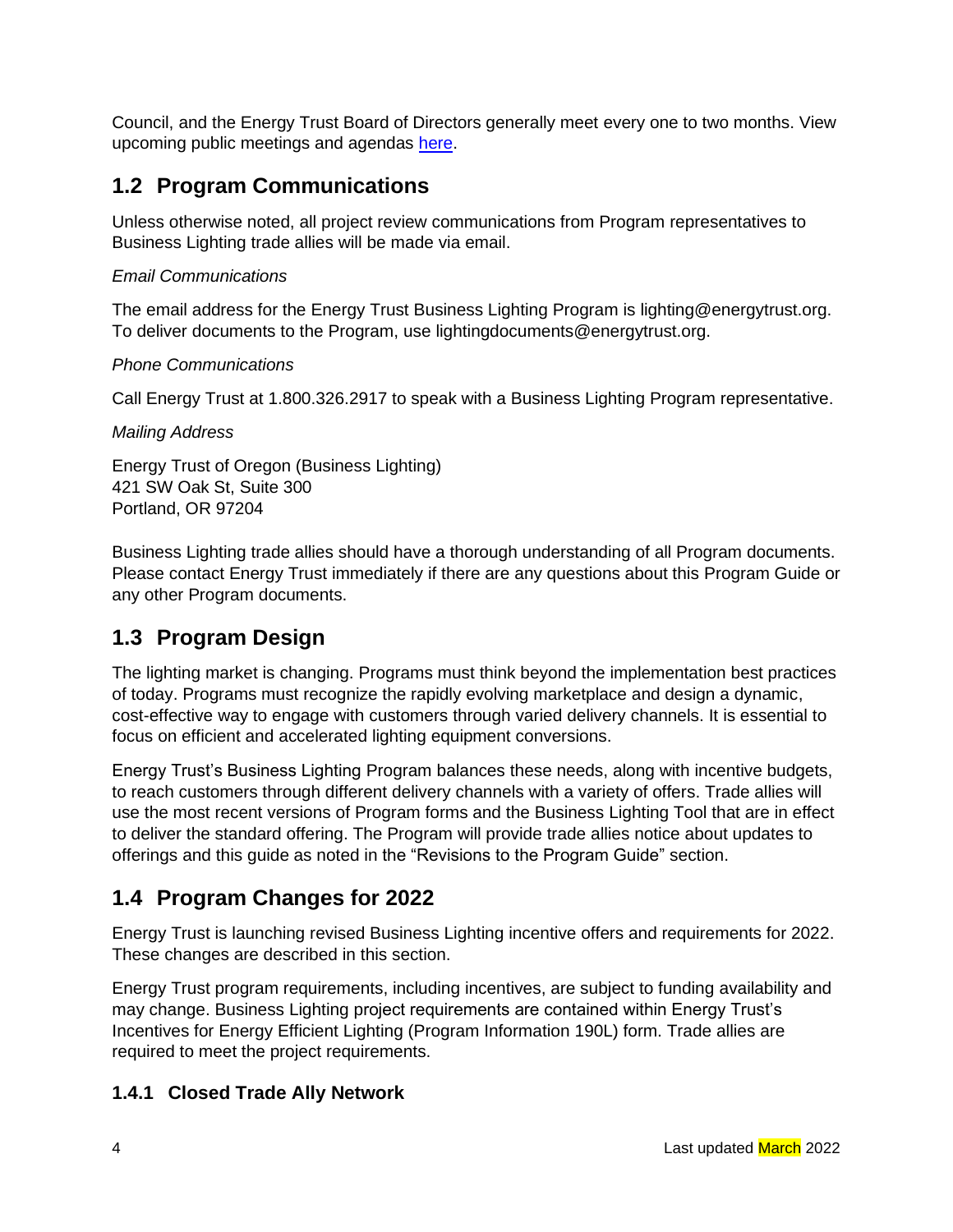#### *Contractors must be enrolled as an Energy Trust Business Lighting trade ally in our*

*Trade Ally Network* to offer Energy Trust incentives to their customers for qualifying lighting projects. Previously, Energy Trust allowed lighting contractors outside of the network to submit projects if those projects qualified for incentives. Until further notice, Energy Trust will not accept incentive applications directly from participants for self-installed lighting projects.

#### <span id="page-4-0"></span>**1.4.2 Trade Ally Company Caps**

Each enrolled trade ally company will not have an annual cap on the dollar amount of incentives it can submit on behalf of participants. This cap is for the corporate company, not individual locations, and is subject to change and budget availability. These caps vary by utility:

- For projects at participant sites served by Portland General Electric (PGE), the cap is \$400,000 for the year.
- For projects at participant sites served by Pacific Power, the cap is \$300,000 for the year.

#### <span id="page-4-1"></span>**1.4.3 Project and Participant Incentive Caps**

Current caps on incentives in the Lighting Tool are \$40,000 \$250,000/per project for Industrial and Agricultural sites and \$20,000 \$250,000/per project for Commercial sites. See section 3.3 on Self-Direct Participants.

A project is defined as a single Lighting Tool Application and participant which results in a **unique combination of Site Address and Participant Role** (i.e. tenant, landlord, property manager, owner, etc.). Some common project scenarios are illustrated below.

If a participant wants to complete a project in multiple phases, the total incentives for all phases may not exceed the total project cap for Industrial and Agricultural or Commercial projects. If the first project phase receives an incentive of \$40,000 \$250,000 for Industrial and Agricultural or \$20,000 \$250,000 for Commercial, that participant would not be eligible for additional incentives for the remainder of 2022. For the purpose of Business Lighting program participation:

Industrial and agricultural sites are defined as: Existing facilities or businesses that process, treat, assemble, mine, produce, repackage, or bottle a product or products for outside distribution, grows something, or has a cold storage distribution center. If the site is Industrial or Agricultural the whole campus will be serviced by Production Efficiency.

Commercial sites are defined as: Existing properties that are not single family residential, industrial or agricultural use. Multifamily properties and roadways are considered Commercial.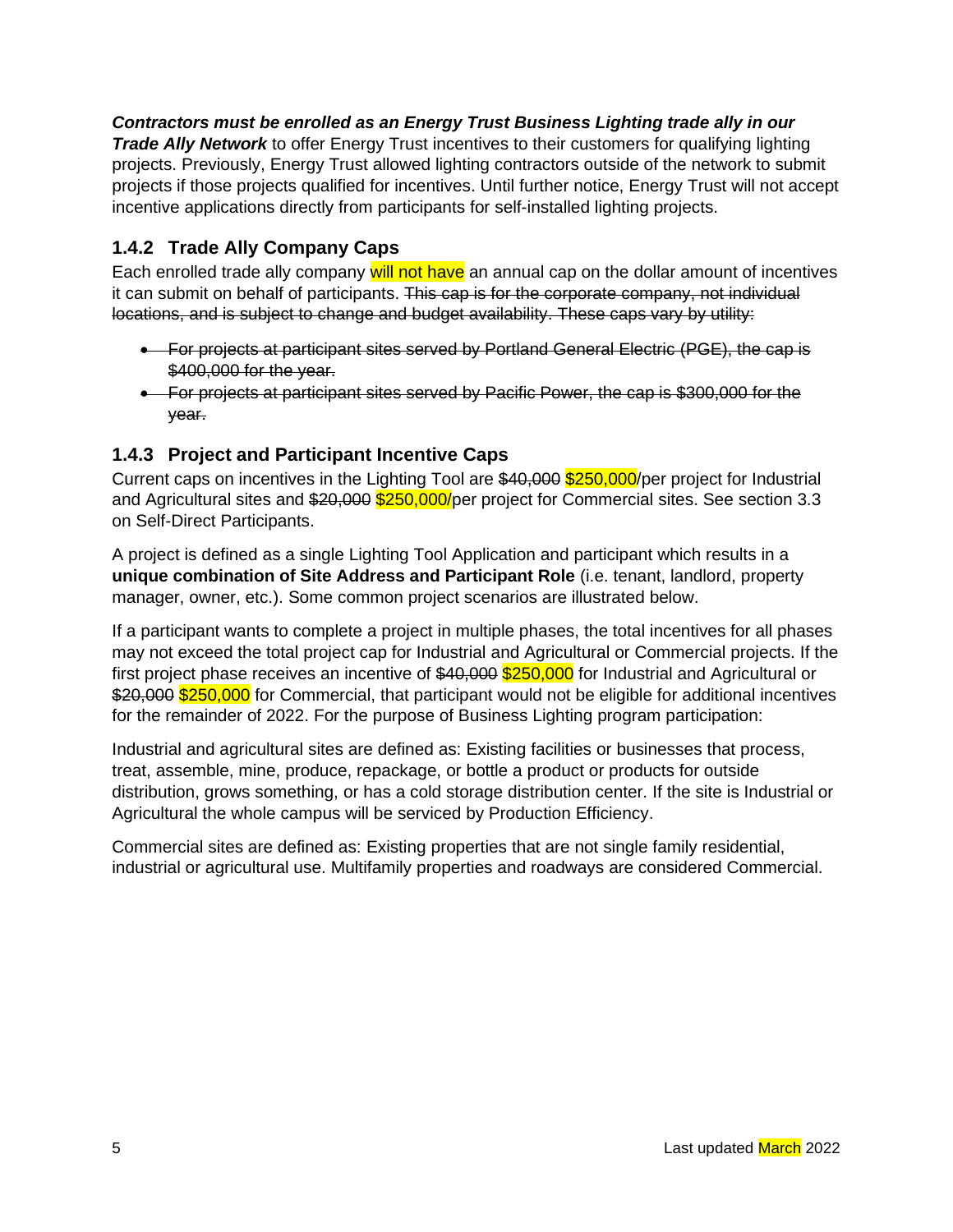

*Figure 1: Shopping Plaza* 

In Figure 1, a Commercial shopping plaza has three leased businesses and one property manager/owner at the same address. Even though these four businesses have the same address, the participant role would be different for each; three unique tenants and one property owner/manager. They would be considered four different participants, each with a \$20,000 \$250,000 cap.

Alternatively, if three Commercial spaces are vacant and the property owner wants to upgrade the lights in all of them, then this would be considered one participant, because they have both the same address, and one participant role - the property owner. The entire shopping plaza would be considered as a single project with a  $20,000$  \$250,000 cap.



*Figure 2: Corporate Campus*

Figure 2 shows a Commercial corporate campus. In this example, the buildings on this campus have the same address and the same participant role. In this case, the entire campus is considered one participant and is subject to a  $20,000$   $250,000$  cap.

Please note that if a site is listed by the Oregon Department of Energy as a certified self-direct site, Energy Trust would use that site definition when reviewing a project (see Section 3.3).

#### <span id="page-5-0"></span>**1.4.4 Active Project Caps**

A trade ally company is not limited in the number of concurrently active projects it can have with the Business Lighting Program per utility. A project is considered active from the Incentive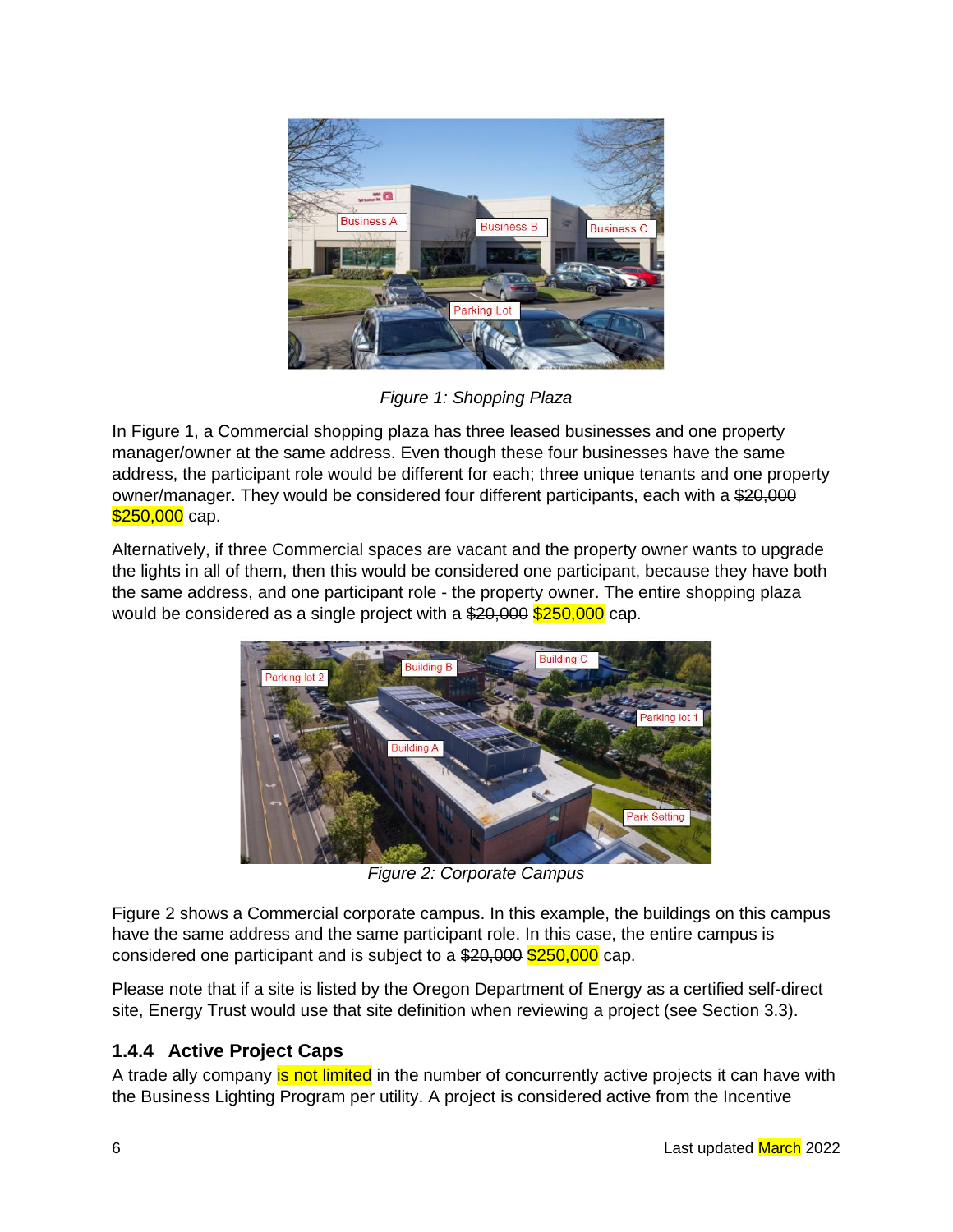Application Form (120L) Program Pre-Authorization Signature date until the trade ally submits the final invoice(s) and completion documents to [lightingdocuments@energytrust.org.](mailto:lightingdocuments@energytrust.org) The limit on active trade ally projects with PGE is 15 and the limit on active trade ally projects with Pacific Power is 15. If the Program does not receive a signed 120L form by the form deadline, the Program will send an incentive cancelation notice, which will open the trade ally company's queue for an additional project(s).

## <span id="page-6-0"></span>**2 Project Processes**

This section gives a summary of the project processes for the Business Lighting Program. Figure 3 is a flowchart of these processes, indicating required forms and timelines, followed by descriptions of each phase.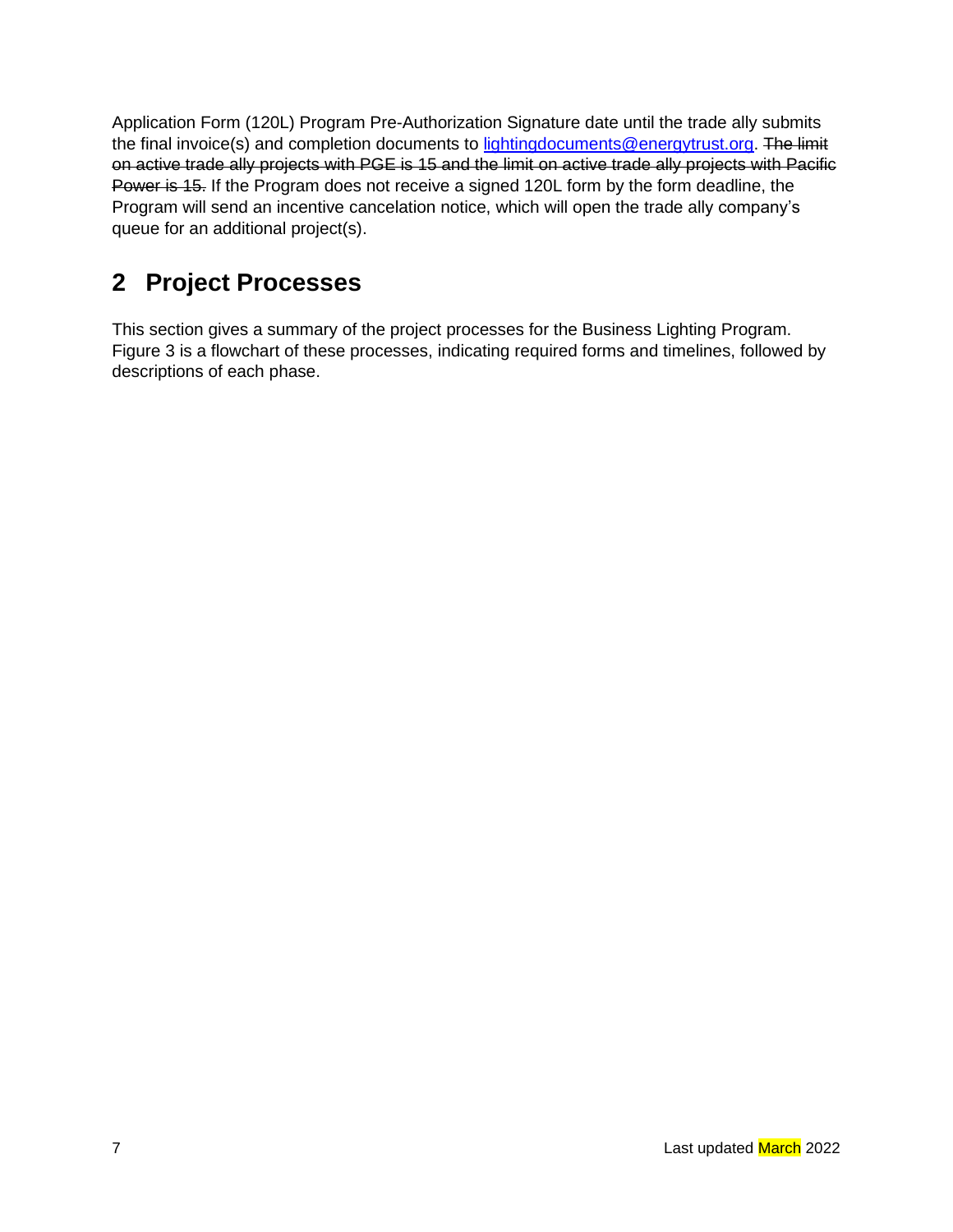



8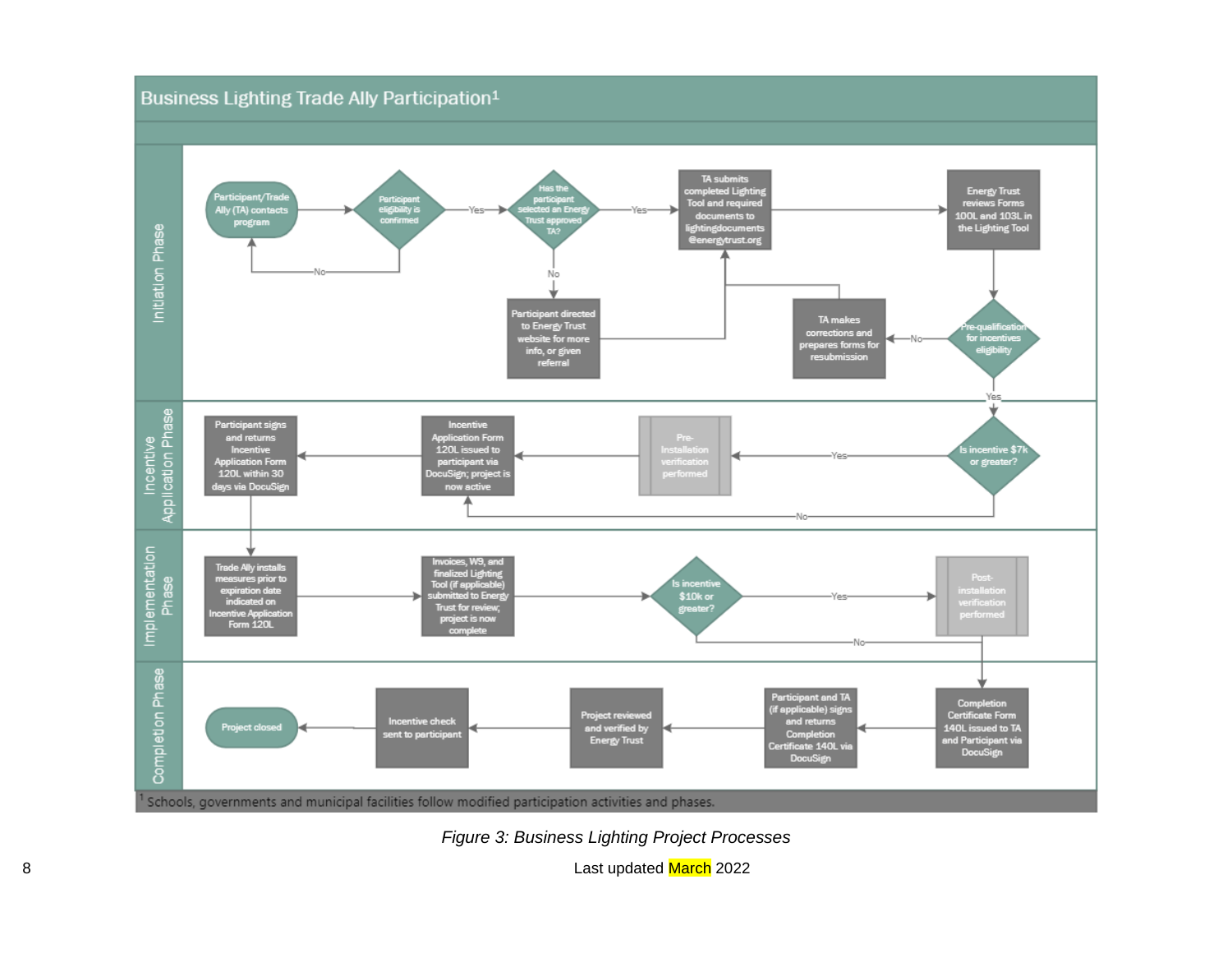#### <span id="page-8-0"></span>**2.1 Initiation Phase**

During project initiation, the trade ally works with an eligible participant to plan their project. The trade ally uses the Lighting Tool, plus other required documents, to specify the project and they submit these documents via email to Energy Trust at [lightingdocuments@energytrust.org](mailto:lightingdocuments@energytrust.org) for review and pre-qualification to receive incentives. Other required documents include the manufacturer cut sheets and incentive payee W9 form. Trade allies must use the current version of the Energy Trust Business Lighting Tool to submit and revise incentive applications. The updated Lighting Tool for 2022 will be distributed to active, enrolled trade allies in January and upon request.

Energy Trust program requirements, including incentives, are subject to funding availability and may change. Project requirements are contained within Energy Trust's Incentives for Energy Efficient Lighting (190L) form. Only authorized trade allies can offer Energy Trust's Business Lighting incentives to participants for qualifying measures.

#### <span id="page-8-1"></span>**2.2 Incentive Application Phase**

During this phase, Energy Trust reviews the project for eligibility per the 2022 Program requirements and may perform a pre-installation verification. Program staff will contact trade allies to schedule these verifications if necessary.

If the project is eligible, Energy Trust issues an Incentive Application Form (120L) to the participant which they review and sign via DocuSign. The participant must sign the 120L form by the deadline listed on the form, which is 30 days from the Incentive Application Form (120L) Program Pre-Authorization Signature date. If the Program does not receive a signed Incentive Application Form (120L) from the participant by the submittal deadline, the Program will send a cancelation notice to the trade ally and the trade ally project queue will be open for an additional project(s). If a participant decides not to complete a project after signing the Incentive Application Form (120L), the trade ally is required to inform the program. Resubmittal of an expired project will be subject to incentives and requirements in effect at the time of the new submission.

Measure equipment or installation services contracted for or purchased prior to Participant signing and returning the incentive agreement to Energy Trust are done at-risk and can result in a Measure being ineligible for Energy Trust incentives.

Modifications to program requirements must be approved in writing by the Program. Incentives paid will not exceed reservation amounts and trade allies will not be given additional time to submit the Incentive Application Form (120L) and the Completion Certificate (140L) forms unless expressly approved by Energy Trust in writing.

#### <span id="page-8-2"></span>**2.3 Implementation Phase**

If the project scope of work or project end dates change during the implementation phase, the trade ally must notify the Program of the change so the project can be re-evaluated. The trade ally must receive written approval from the Program on the change of scope or end dates.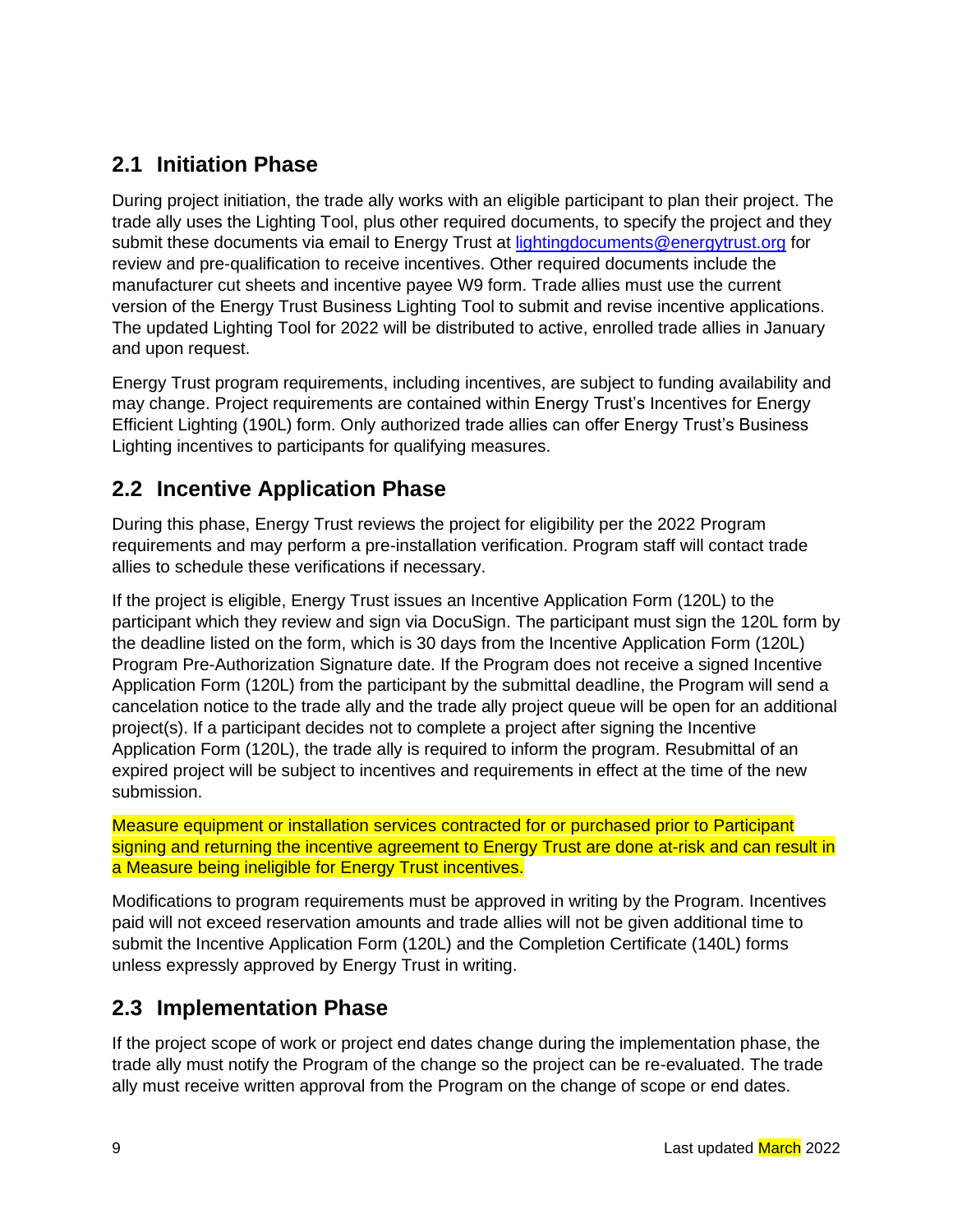During the implementation phase, the trade ally installs measures and submits invoices along with a final "as-installed" Lighting Analysis and Incentives Estimates (Lighting Tool Form 103L) itemizing installed labor and materials costs for the measure(s), and all other final completion documentation to Energy Trust. In 2022, the project forms and documents must be submitted before the incentive reservation expiration date, which is calculated as 180 days from the 120L Program pre-authorization date.

During this phase, projects may be subject to a post-installation verification. If so, a program representative will contact the trade ally to schedule the verification and the trade ally will assist with participant verification documentation and scheduling arrangements.

#### <span id="page-9-0"></span>**2.4 Completion Phase**

During this phase, if the project is completed successfully, passes post-installation verification and all required documents are submitted on time, Energy Trust issues a Completion Certificate form (140L) to the trade ally and the participant via DocuSign. Once the 140L is signed by the trade ally and the participant, Energy Trust reviews the project and if it is approved, Energy Trust issues an incentive check to the participant or, if Option to Assign completed, to their assigned payee. Incentives paid will not exceed incentive reservation amounts and trade allies will not be given additional time to submit the Incentive Application (Form 120L) or the Completion Certificate (Form 140L) unless expressly requested by the participant in writing in advance and approved by Energy Trust in writing.

## <span id="page-9-1"></span>**3 Policy Overview**

Complete copies of all Energy Trust's current Board of Director-approved policies are available for review in the "Library" on the Energy Trust [website.](https://www.energytrust.org/about/reports-financials/documents/)

#### <span id="page-9-2"></span>**3.1 Confidentiality of Program Participant Information**

Information submitted by Program participants is considered confidential.

#### <span id="page-9-3"></span>**3.2 Providing Information to the Participant**

Business Lighting trade allies must give participants time to read and understand the terms and conditions of all incentive application forms before obtaining a signature. When providing an application to a participant for review, Business Lighting trade allies must explain, at a minimum:

- Energy Trust's incentive rate, the incentive application and reservation process and that the project must be installed with all required project completion documentation submitted during the incentive reservation period.
- Incentive rates for a project are subject to change at any time prior to reservation, and incentive reservations for qualifying projects are subject to funding availability, expiration periods and processing procedures. The final incentive may vary from the estimate included in the initial application depending on Energy Trust's verification of the actual system installed.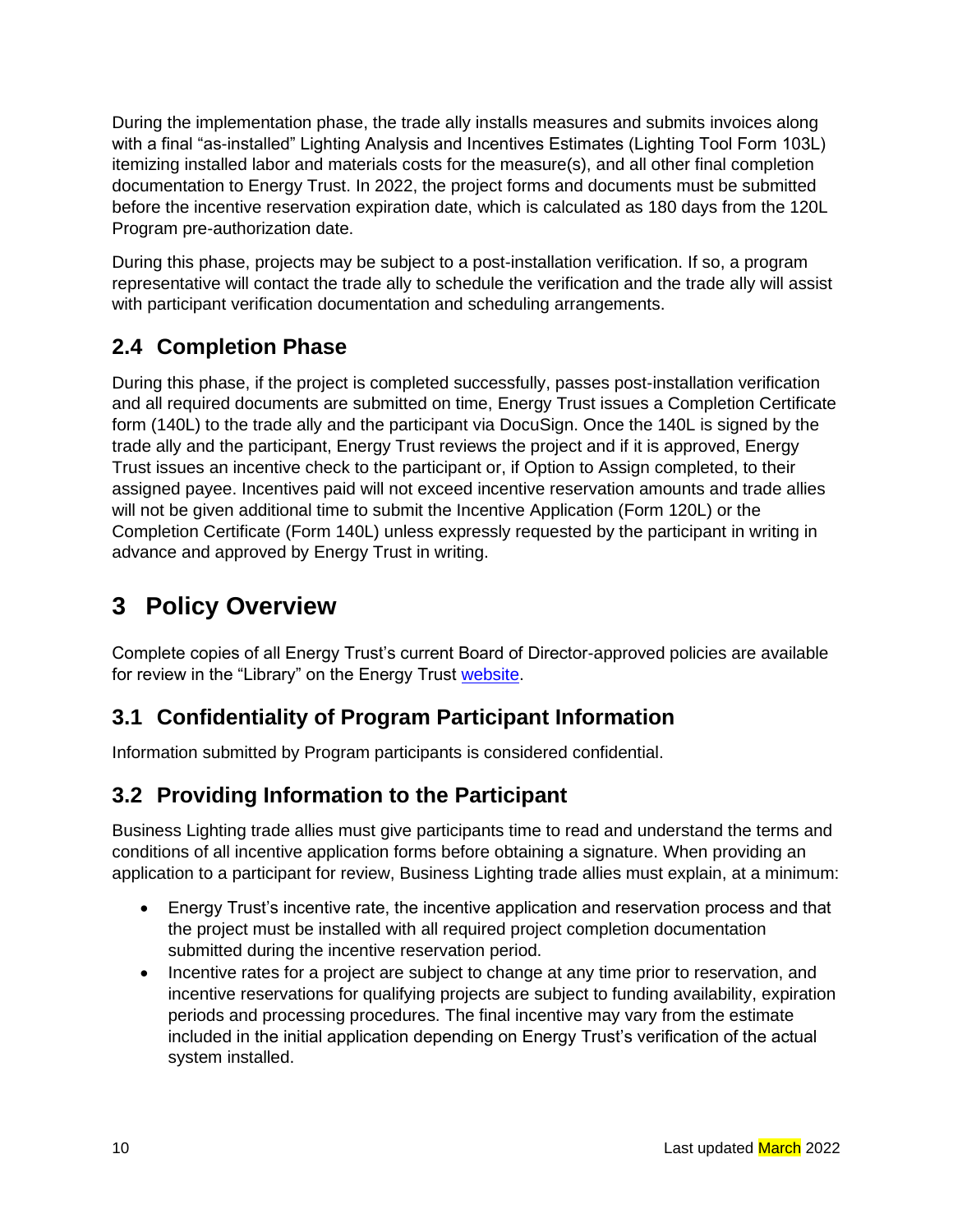If a potential Program participant has questions about the incentive application or the process, have them contact the Program *before* they sign the application.

### <span id="page-10-0"></span>**3.3 Self-Direct Participants**

Under the OPUC grant agreement, Energy Trust energy efficiency programs are funded through energy efficiency charges collected from Portland General Electric and Pacific Power customers. Although payment of such energy efficiency charge is generally mandatory, Oregon law recognizes a special group of large electric energy users (those using over one average megawatt a year at a site) who can "self-direct" the energy efficiency charge to fund electric energy efficiency at their own sites via the Oregon Department of Energy's self-direction program. If a self-direct participant is submitting a lighting project to the Oregon Department of Energy to receive energy efficiency self-direct credits for it, then that project is not eligible for any Energy Trust incentives.

In addition, if a Program participant is currently self-directing the energy efficiency charge for the site, or decides to in the future, it can affect the amount of incentive funding they will be eligible to receive from the Program for a lighting project submitted to Energy Trust.

**Self-directing participants are generally eligible for up to 50% of the incentive amount that a non-self-directing entity would be eligible to receive, or they can receive the full amount if the site stops self-directing the energy efficiency charge for a period of at least 36 months. Business Lighting trade allies should contact the Program to inquire about participant eligibility if they believe a participant site may be a large electricity user.**

Energy Trust staff can support trade allies in making the determination of whether a participant is eligible for or has elected to self-direct. Energy Trust may also request additional information about a participant's self-direct status when reviewing application submittals.

## **PART 2: Business Lighting Trade Ally Enrollment, Performance and Expectations**

## <span id="page-10-1"></span>**4 Trade Ally Enrollment**

To enroll as a Business Lighting trade ally, contractors must complete the online enrollment forms (1171A and 171L). Visit the **Energy Trust trade ally enrollment page to begin the** application process.

New trade allies must follow the "Begin" link under "New Ally Enrollment." This will direct applicants to the "Programs List" page where contractors can select the program for enrollment. The applicable selection is "Business Lighting (Addendum 171L)" under Commercial.

Existing trade allies who wish to apply for the Business Lighting Program should contact Energy Trust to obtain their account number and enter it in the space provided and follow the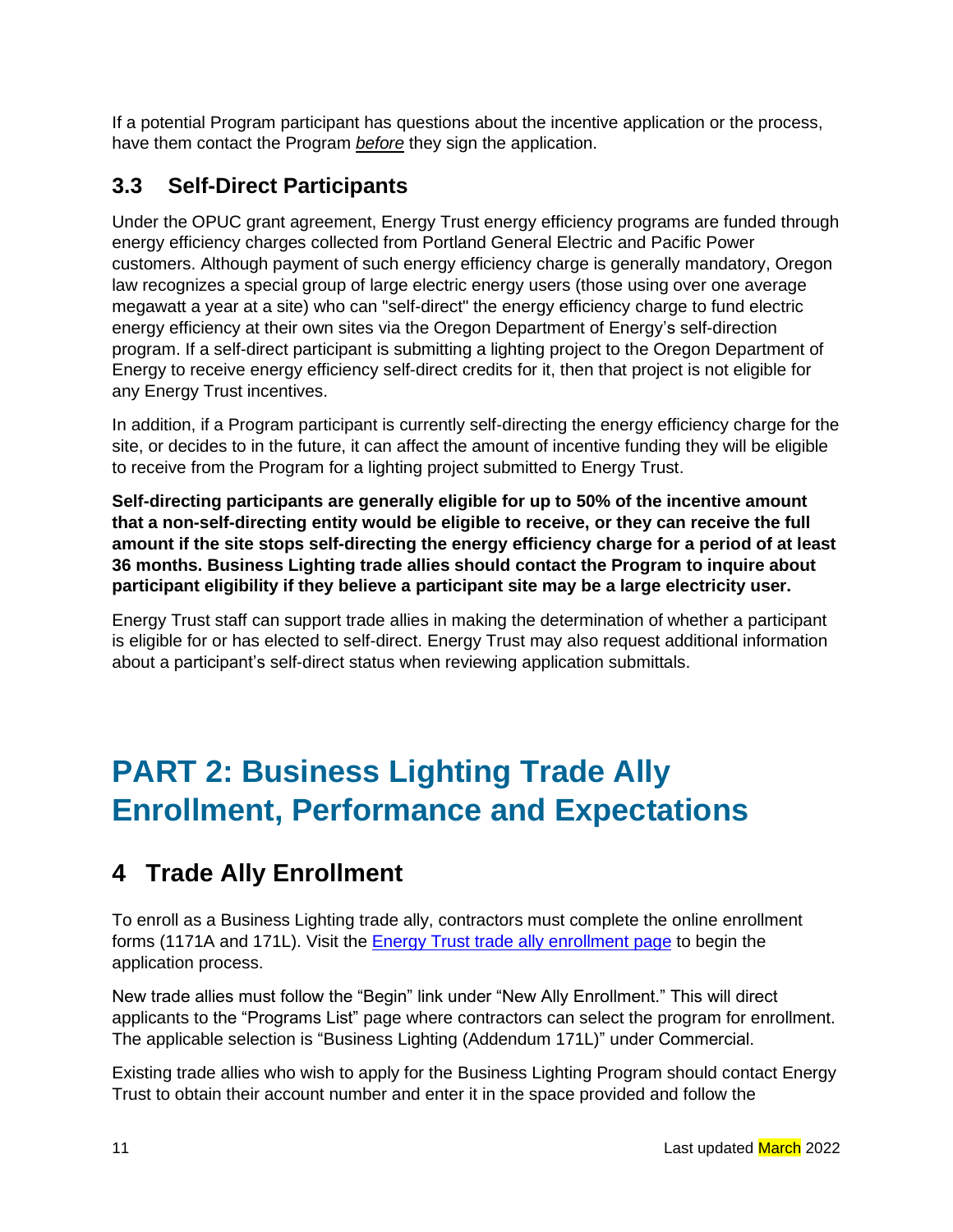instructions for the second option on the page. Energy Trust has specific insurance requirements for all Business Lighting trade allies and requires proof of insurance prior to processing an application.

The application process may take 10-20 minutes to complete. Once an application has been processed, Energy Trust will contact the references listed on the application. Upon successful completion of reference reviews, and submission and review of all required paperwork, Energy Trust will provide the contractor with written notice of approval as an Energy Trust Business Lighting trade ally.

## <span id="page-11-0"></span>**4.1 Trade Ally Listing on Energy Trust Website**

Energy Trust maintains a searchable database of all current trade allies on its [website.](https://www.energytrust.org/find-a-contractor/)

Trade ally website listings may include one or more "Specialties." These Specialties reflect the sector (commercial, industrial, or multifamily) and technology of projects a Program trade ally completed in the past year.

The Program currently includes the following Specialties for Business Lighting Program trade allies:

- Lighting
- Lighting Controls
- Horticulture lighting
- Instant Discounts for Business Lighting

To maintain Specialty listings, a trade ally must install at least one project of a given Specialty each year. Specialties that are not demonstrated annually will be removed from the trade ally's online listing.

## <span id="page-11-1"></span>**4.2 Maintaining Trade Ally Status**

Program trade allies must meet annual participation requirements each year and maintain required professional certifications to maintain their status as trade allies.

In addition, Energy Trust maintains suspension and termination policies designed to protect Energy Trust, its trade allies, and its customers from losses due to poor work quality, diminished energy savings, and health and safety issues. Energy Trust monitors the activities of trade allies on a regular basis to ensure they provide value to customers and to Energy Trust.

Energy Trust, in its sole discretion, may suspend a contractor from the trade ally network, or terminate a contractor from the trade ally network at any time. Affected contractors may be given support and opportunities for improvement, and Energy Trust may return the contractor to active status, as outlined below. At Energy Trust's discretion, Energy Trust may require a contractor to pursue quality control process consultation at the trade ally's expense prior to reinstatement as a trade ally.

## <span id="page-11-2"></span>**4.3 Trade Ally Suspension**

Certain actions may result in suspension from participation as a trade ally in the Program. Energy Trust will notify a contractor in writing if it has been placed in Program suspension. The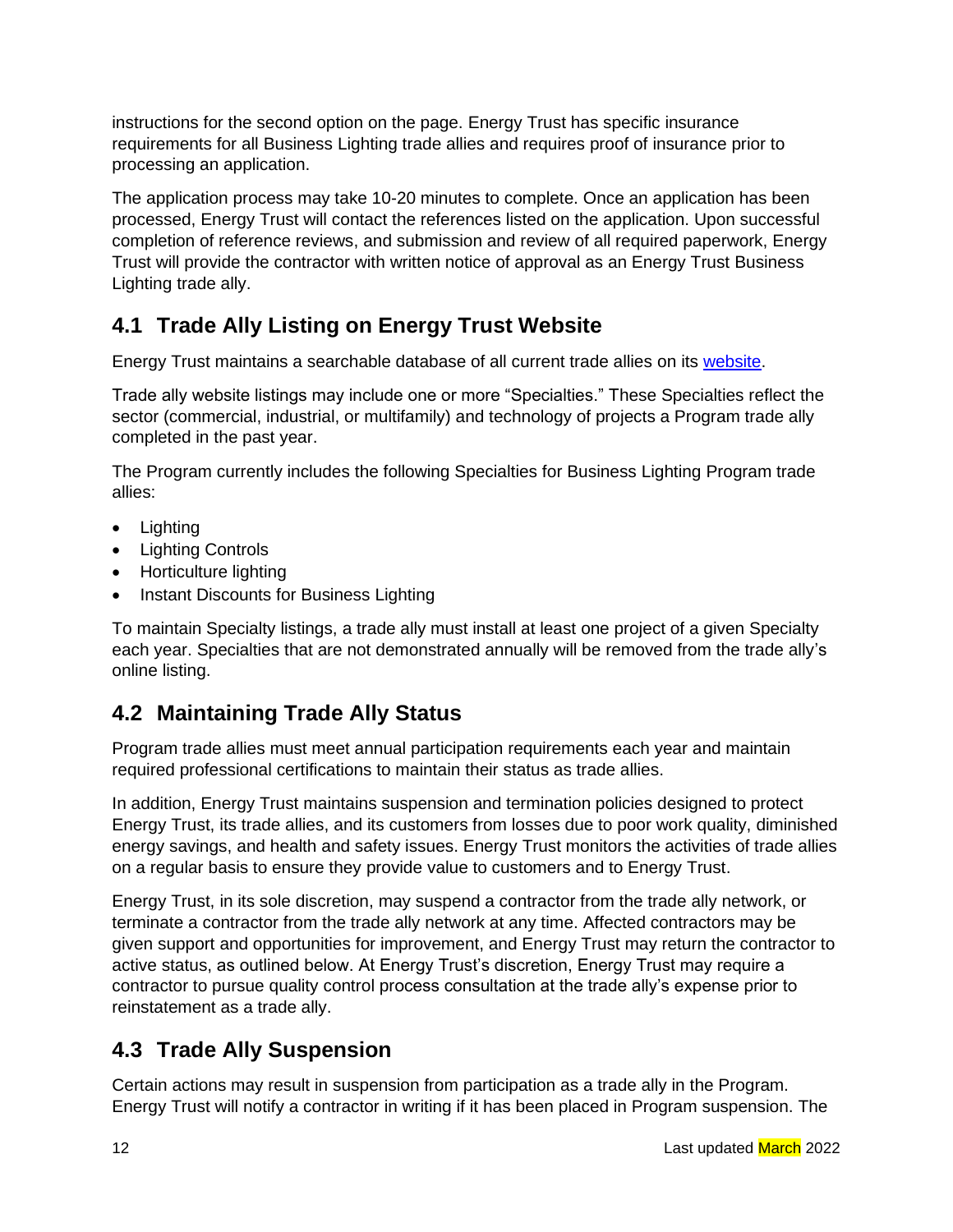contractor will have 30 days from the notice date to resolve the situation to Energy Trust's satisfaction. Actions resulting in suspension may include, but are not limited to:

- Abusive or vulgar behavior, physically or verbally, toward customers or Energy Trust staff
- Failure to correct violations identified during the verification process within a 30-day timeframe
- Failure to follow a required Program process
- Chronic installation corrections or repeated violations of installation or Program **requirements**
- Failure to attend required Energy Trust trainings
- Lapsing insurance, licenses or other required certifications
- Failure to resolve any reasonable Program participant complaint regarding the contractor's work as a trade ally under the Program
- Failure to accurately inform Program participants of current Program requirements, including but not limited to, incentive levels
- Attempting to receive lighting incentives through different program offers for the same measures

#### <span id="page-12-0"></span>**4.3.1 Effects of Suspension**

During Program suspension, a trade ally may not submit any new incentive applications to Energy Trust, nor will Energy Trust issue any new incentive reservations for the trade ally's projects. In addition, the suspended trade ally (i) will be removed from the searchable trade ally database on the website, (ii) is no longer authorized to use Energy Trust's logo on any materials or to represent itself as a Business Lighting trade ally, and (iii) is not allowed to apply for any cooperative marketing activities. Energy Trust may also impose other restrictions on the trade ally's participation in the Program. If the violations pertain to a specific project, the Program participant will be notified at the time of the Program trade ally's suspension.

Trade allies must resolve violations resulting in suspension within 30 days. Failure to do so may result in termination of Program trade ally status.

#### <span id="page-12-1"></span>**4.4 Trade Ally Termination**

In addition to any other termination provisions set forth in this Program Guide and in the trade ally agreement with Energy Trust, certain actions may result in Energy Trust immediately terminating a contractor as a Program trade ally. In the event of termination, Energy Trust will notify the contractor in writing. Actions resulting in immediate termination of trade ally status may include, but are not limited to:

- Failure to resolve any action resulting in suspension within 30 days
- Repeated Program violations
- Violation of license laws
- Discriminating in any case against any trade ally employee, Energy Trust employee, member of the Energy Trust Board of Directors, or member of the public on the basis of race, color, religion, creed, national origin, sex, age, familial status, sexual orientation, gender identity, disability, or status as a veteran.

#### <span id="page-12-2"></span>**4.4.1 Effects of Termination**